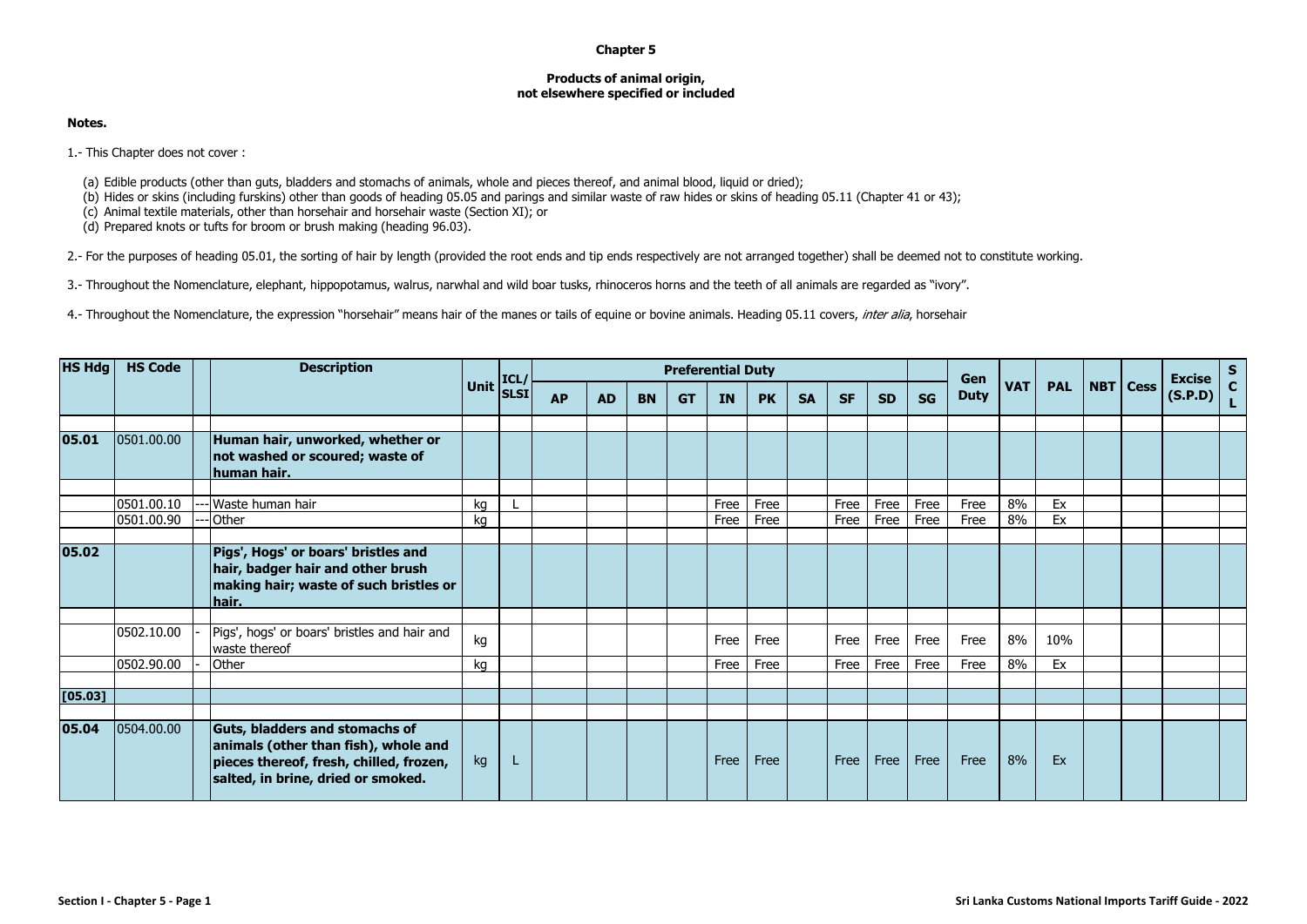| <b>HS Hdg</b> | <b>HS Code</b> | <b>Description</b> |                                                                                                                                                                                                                                                                                                    |    |                                                                 | <b>Preferential Duty</b> |           |           |           |      |           |           |           |           |           | Gen         |            |            |                   | <b>Excise</b> | $\mathbf S$                  |
|---------------|----------------|--------------------|----------------------------------------------------------------------------------------------------------------------------------------------------------------------------------------------------------------------------------------------------------------------------------------------------|----|-----------------------------------------------------------------|--------------------------|-----------|-----------|-----------|------|-----------|-----------|-----------|-----------|-----------|-------------|------------|------------|-------------------|---------------|------------------------------|
|               |                |                    |                                                                                                                                                                                                                                                                                                    |    | Unit $\begin{bmatrix} \text{ICL}/ \\ \text{SLSI} \end{bmatrix}$ | <b>AP</b>                | <b>AD</b> | <b>BN</b> | <b>GT</b> | IN   | <b>PK</b> | <b>SA</b> | <b>SF</b> | <b>SD</b> | <b>SG</b> | <b>Duty</b> | <b>VAT</b> | <b>PAL</b> | <b>NBT</b>   Cess | (S.P.D)       | $\mathbf{C}$<br>$\mathbf{L}$ |
| 05.05         |                |                    | Skins and other parts of birds, with<br>their feathers or down, feathers and<br>parts of feathers (whether or not with<br>trimmed edges) and down, not<br>further worked than cleaned,<br>disinfected or treated for<br>preservation; powder and waste of<br>feathers or parts of feathers $(+)$ . |    |                                                                 |                          |           |           |           |      |           |           |           |           |           |             |            |            |                   |               |                              |
|               | 0505.10.00     |                    | Feathers of a kind used for stuffing; down                                                                                                                                                                                                                                                         | kg |                                                                 |                          |           |           |           | Free | Free      |           | 5%        | 4.5%      |           | 10%         | 8%         | Ex         |                   |               |                              |
|               | 0505.90.00     |                    | Other                                                                                                                                                                                                                                                                                              | kg |                                                                 |                          |           |           |           | Free | Free      |           | 5%        | 4.5%      |           | 10%         | 8%         | Ex         |                   |               |                              |
|               |                |                    |                                                                                                                                                                                                                                                                                                    |    |                                                                 |                          |           |           |           |      |           |           |           |           |           |             |            |            |                   |               |                              |
| 05.06         |                |                    | Bones and horn-cores, unworked,<br>defatted, simply prepared (but not<br>cut to shape), treated with acid or<br>degelatinised; powder and waste of<br>these products.                                                                                                                              |    |                                                                 |                          |           |           |           |      |           |           |           |           |           |             |            |            |                   |               |                              |
|               | 0506.10        |                    | Ossein and bones treated with acid:                                                                                                                                                                                                                                                                |    |                                                                 |                          |           |           |           |      |           |           |           |           |           |             |            |            |                   |               |                              |
|               | 0506.10.10     |                    | Waste                                                                                                                                                                                                                                                                                              | kg |                                                                 | 5%                       |           |           |           | Free | Free      |           | 5%        | 4.5%      | Free      | 10%         | 8%         | 10%        |                   |               |                              |
|               | 0506.10.90     |                    | Other                                                                                                                                                                                                                                                                                              | kg |                                                                 | 5%                       |           |           |           | Free | Free      |           | 5%        | 4.5%      | Free      | 10%         | 8%         | 10%        |                   |               |                              |
|               | 0506.90        |                    | Other:                                                                                                                                                                                                                                                                                             |    |                                                                 |                          |           |           |           |      |           |           |           |           |           |             |            |            |                   |               |                              |
|               | 0506.90.10     |                    | Waste                                                                                                                                                                                                                                                                                              | kg |                                                                 | 5%                       |           |           |           | Free | Free      |           | 5%        | 4.5%      | Free      | 10%         | 8%         | 10%        |                   |               |                              |
|               | 0506.90.90     |                    | Other                                                                                                                                                                                                                                                                                              | kg |                                                                 | 5%                       |           |           |           | Free | Free      |           | 5%        | 4.5%      |           | 10%         | 8%         | 10%        |                   |               |                              |
| 05.07         |                |                    | Ivory, tortoise-shell, whalebone and<br>whalebone hair, horns, antlers,<br>hooves, nails, claws and beaks,<br>unworked or simply prepared but not<br>cut to shape; powder and waste of<br>these products.                                                                                          |    |                                                                 |                          |           |           |           |      |           |           |           |           |           |             |            |            |                   |               |                              |
|               |                |                    |                                                                                                                                                                                                                                                                                                    |    |                                                                 |                          |           |           |           |      |           |           |           |           |           |             |            |            |                   |               |                              |
|               | Not attended   |                    | Ivory; ivory powder and waste:                                                                                                                                                                                                                                                                     |    |                                                                 |                          |           |           |           |      |           |           |           |           |           |             |            |            |                   |               |                              |
|               | 0507.10.10     |                    | Shark teeth                                                                                                                                                                                                                                                                                        | kg |                                                                 |                          |           |           |           |      | Free      |           |           |           |           | 10%         | 8%         | Ex         |                   |               |                              |
|               | 0507.10.90     |                    | Other                                                                                                                                                                                                                                                                                              | kg |                                                                 |                          |           |           |           |      | Free      |           |           |           |           | 10%         | 8%         | Ex         |                   |               |                              |
|               | 0507.90.00     |                    | Other                                                                                                                                                                                                                                                                                              | kg |                                                                 |                          |           |           |           |      | Free      |           |           |           |           | 10%         | 8%         | Ex         |                   |               |                              |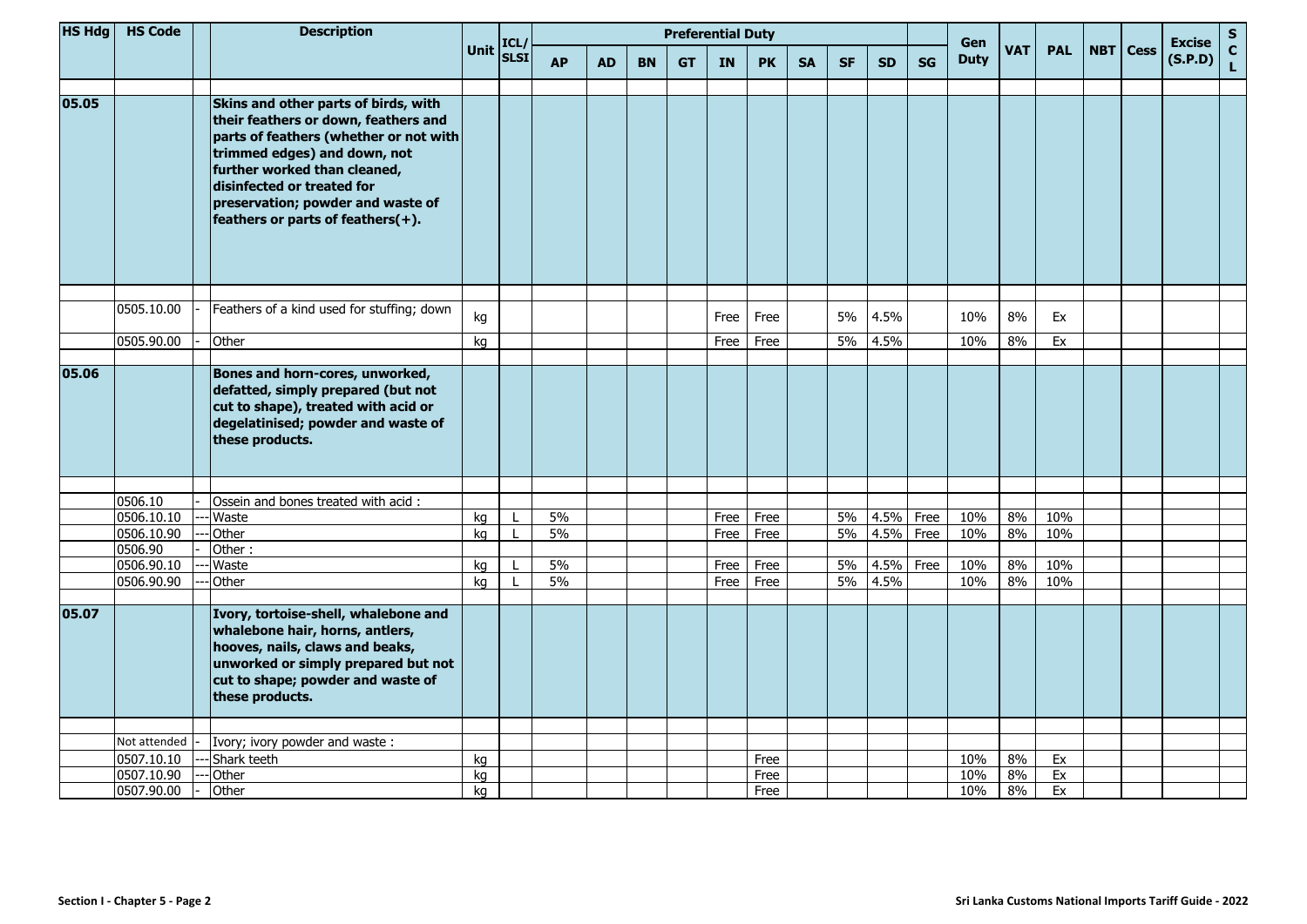| HS Hdg  | <b>HS Code</b> | <b>Description</b>                                                                                                                                                                                                                                 | Unit ICL/ | <b>SLSI</b>  | <b>Preferential Duty</b> |           |           |           |           |           |           |           |                |           | Gen         |            |            |            |             | <b>Excise</b> | S           |
|---------|----------------|----------------------------------------------------------------------------------------------------------------------------------------------------------------------------------------------------------------------------------------------------|-----------|--------------|--------------------------|-----------|-----------|-----------|-----------|-----------|-----------|-----------|----------------|-----------|-------------|------------|------------|------------|-------------|---------------|-------------|
|         |                |                                                                                                                                                                                                                                                    |           |              | <b>AP</b>                | <b>AD</b> | <b>BN</b> | <b>GT</b> | <b>IN</b> | <b>PK</b> | <b>SA</b> | <b>SF</b> | <b>SD</b>      | <b>SG</b> | <b>Duty</b> | <b>VAT</b> | <b>PAL</b> | <b>NBT</b> | <b>Cess</b> | (S.P.D)       | $\mathbf c$ |
| 05.08   | 0508.00        | Coral and similar materials, unworked<br>or simply prepared but not otherwise<br>worked; shells of molluscs,<br>crustaceans or echinoderms and<br>cuttle-bone, unworked or simply<br>prepared but not cut to shape,<br>powder and waste thereof.   |           |              |                          |           |           |           |           |           |           |           |                |           |             |            |            |            |             |               |             |
|         |                |                                                                                                                                                                                                                                                    |           |              |                          |           |           |           |           |           |           |           |                |           |             |            |            |            |             |               |             |
|         | 0508.00.10     | Chanks                                                                                                                                                                                                                                             | kg        |              |                          |           |           |           | Free      | Free      |           | 5%        | 4.5%           |           | 10%         | 8%         | Ex         |            |             |               |             |
|         | 0508.00.20     | Conch shells other than chanks                                                                                                                                                                                                                     | kg        |              |                          |           |           |           | Free      | Free      |           | 5%        | 4.5%           |           | 10%         | 8%         | Ex         |            |             |               |             |
|         | 0508.00.90     | Other                                                                                                                                                                                                                                              | kg        |              |                          |           |           |           | Free      | Free      |           | 5%        | 4.5%           |           | 10%         | 8%         | Ex         |            |             |               |             |
| [05.09] |                |                                                                                                                                                                                                                                                    |           |              |                          |           |           |           |           |           |           |           |                |           |             |            |            |            |             |               |             |
| 05.10   | 0510.00        | Ambergris, castoreum, civet and<br>musk; cantharides; bile, whether or<br>not dried; glands and other animal<br>products used in the preparation of<br>pharmaceutical products, fresh,<br>chilled, frozen or otherwise<br>provisionally preserved. |           |              |                          |           |           |           |           |           |           |           |                |           |             |            |            |            |             |               |             |
|         |                |                                                                                                                                                                                                                                                    |           |              |                          |           |           |           |           |           |           |           |                |           |             |            |            |            |             |               |             |
|         | 0510.00.10     | <b>Ambergirs</b>                                                                                                                                                                                                                                   | kg        |              |                          |           |           |           | Free      | Free      |           | 5%        | 4.5%           |           | 10%         | 8%         | Ex         |            |             |               |             |
|         | 0510.00.90     | Other                                                                                                                                                                                                                                              | kg        |              |                          |           |           |           | Free      | Free      |           | 5%        | 4.5%           |           | 10%         | 8%         | Ex         |            |             |               |             |
| 05.11   |                | Animal products not elsewhere<br>specified or included; dead animals of<br>Chapter 1 or 3, unfit for human<br>consumption.                                                                                                                         |           |              |                          |           |           |           |           |           |           |           |                |           |             |            |            |            |             |               |             |
|         | 0511.10.00     | Bovine semen                                                                                                                                                                                                                                       | kg        |              | Free                     |           |           |           | Free      | Free      |           | Free      |                | Free      | Free        | Ex         | Ex         |            |             |               |             |
|         |                | Other:                                                                                                                                                                                                                                             |           |              |                          |           |           |           |           |           |           |           |                |           |             |            |            |            |             |               |             |
|         | 0511.91        | Products of fish or crustaceans, molluscs or<br>other aquatic invertebrates; dead animals<br>of Chapter 3:                                                                                                                                         |           |              |                          |           |           |           |           |           |           |           |                |           |             |            |            |            |             |               |             |
|         | 0511.91.10     | Fish waste                                                                                                                                                                                                                                         | kg        |              |                          |           |           |           | Free      | Free      |           | 5%        | 4.5%           |           | 10%         | 8%         | Ex         |            |             |               |             |
|         | 0511.91.20     | -- Artemia eggs                                                                                                                                                                                                                                    | kg        |              |                          |           |           |           | Free Free |           |           |           | Free Free Free |           | Free        | Ex         | Ex         |            |             |               |             |
|         | 0511.91.30     | -Shark jaws                                                                                                                                                                                                                                        | kg        |              |                          |           |           |           | Free      | Free      |           | 4%        | 1.5%           |           | 10%         | Ex         | 10%        |            |             |               |             |
|         | 0511.91.40     | Cuttlefish, squid and milkfish (chano) in<br>small sizes, unfit for human consumption<br>and certified by the Ministry of Fisheries &<br>Aquatic Resources Development for use as<br>fishing baits                                                 | kg        |              |                          |           |           |           | Free      | Free      |           | 4%        | 1.5%           |           | 10%         | Ex         | 10%        |            | 5%          |               |             |
|         | 0511.91.90     | - Other                                                                                                                                                                                                                                            | kg        | $\mathsf{L}$ |                          |           |           |           | Free      | Free      |           |           | 4% 1.5%        |           | 10%         | Ex         | 10%        |            |             |               |             |
|         | 0511.99        | Other:                                                                                                                                                                                                                                             |           |              |                          |           |           |           |           |           |           |           |                |           |             |            |            |            |             |               |             |